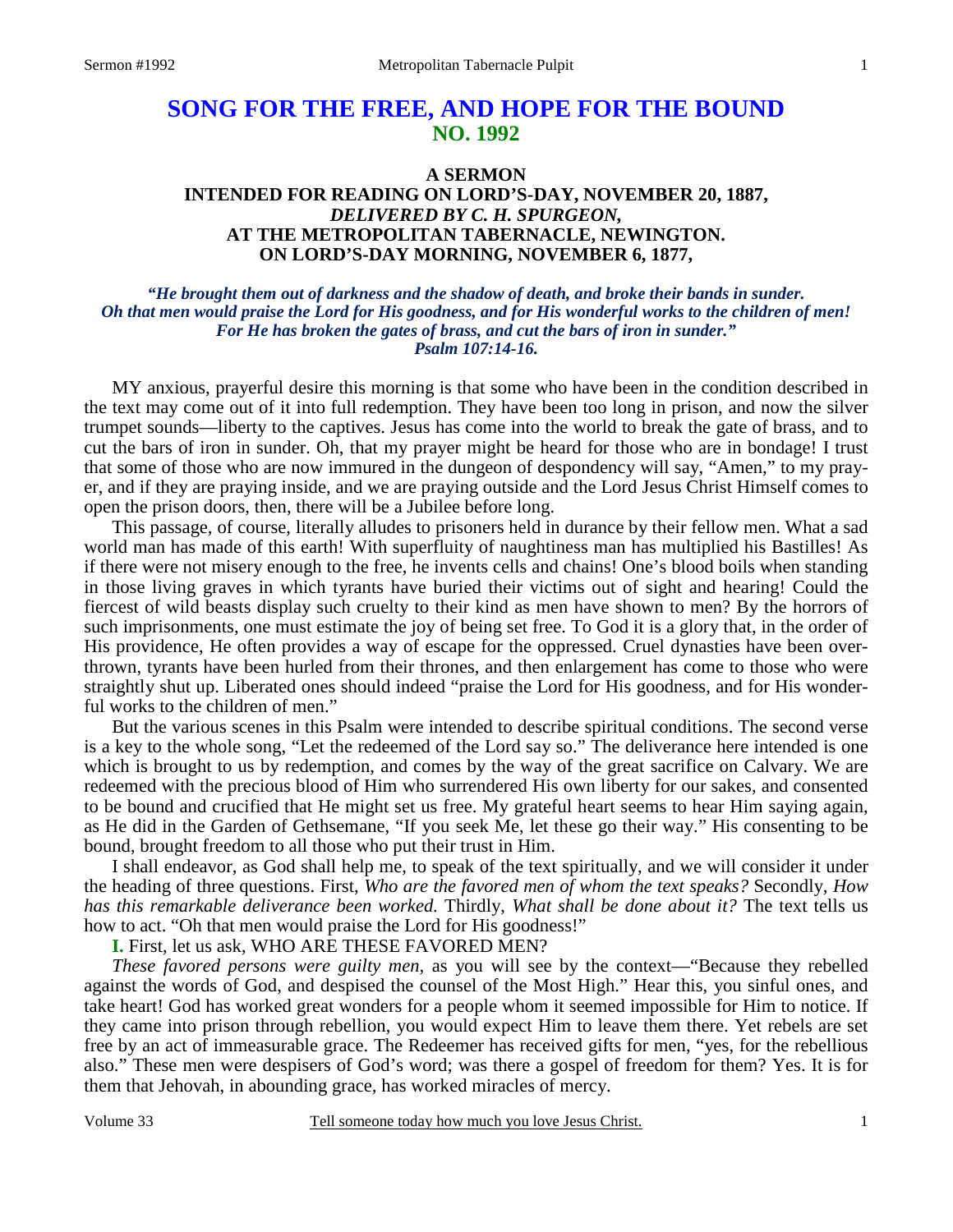The persons described by the Psalmist were guilty of overt acts; they were in actual rebellion against the commands of the Most High. Their rebellion was not a single hasty act; their entire lives were a continuance of their wicked revolt. From their childhood they went astray, in their youth they provoked the Lord, and in their manhood they disobeyed Him more and more. They were in open opposition to their Creator, Benefactor, and Lord. I have no doubt that I am speaking to many who must own that they have been actual and willful transgressors against the Lord of love. They have turned unto Him their back, and not the face, they have not been servants, but rebels.

 The persons here spoken of were as evil in their hearts as in their lives, for they "despised the counsel of the Most High." Perhaps they intellectually rejected the teaching of Holy Scripture, and scorned to receive what the Lord revealed. They refused to yield their understandings to infallible teaching, but judged their own thoughts to be better than the thoughts of God. The counsel of the Most High, though marked by the sublimity of Him from whom it came, appeared to them to be less high than their own soaring theories, and therefore they despised it. To some men any doctrine is more acceptable than that of Scripture. They gladly hear what doubters say, but they will not hear what God the Lord shall speak. His counsel of instruction, His counsel of command, His counsel of promise—His whole counsel they cast away from them, and they take counsel of their own conceit.

 Now this actual and mental sin, when it is brought home to a man's awakened conscience, fills him with dismay. Because he has transgressed with hand and heart, the convinced sinner is in sore dismay. O my hearer, are you in distress this day through your own fault? Do you wonder that you are in trouble? Did you expect to go in the way of evil, and yet to be happy? Did you never hear those words, "There is no peace, says my God, unto the wicked"? Know you not that they are "like the troubled sea when it cannot rest, whose waters cast up mire and dirt"? Now that you find yourself taken in the thorns of your own folly, are you at all surprised? The Scripture says, "Have you not procured this unto yourself?" Are not these the wages of sin? Thank God you have not yet received more than the earnest money of that terrible wage, but, depend upon it, sin is a hard paymaster. Sin and sorrow are wedded in the very nature of things, and there is no dividing them. They that sow iniquity shall reap the same. Turn as it may, the river of wickedness at last falls into the sea of wrath. He that sins must smart unless a Savior can be found to be his Surety, and to smart for him.

 So, then, these people who were set free were by nature guilty men, who could not have deserved the divine interposition. Hear this, you consciously guilty, you that are condemning yourselves, and confessing your faults! This is good news for you, even for you. The Lord sets free the men whose own hands have forged their manacles. This is free grace indeed! These marvels of delivering love were performed, not for the innocent in their misfortune, but for the guilty in their rebellion. "Jesus Christ came into the world to save sinners."

 Go a little further, and you will notice that *these persons were doomed men,* for they "sat in darkness, and in the shadow of death." It means that they were in the condemned cell, waiting for execution. No light could come to them, for their condemnation was clear; no escape could be hoped for, not a ray of hope came from any direction. In a short time they must be taken out to execution, so that the shadow of their death fell with its damp, dread, deadening influence upon their spirits. Do I address any such this morning? Ah, my friend, I can sympathize with you as you sit here, and feel that you are doomed! I, too, have felt that sentence of death within me. I knew myself to be "condemned already," because I had not believed on the Son of God. I recollect how those words "condemned already" rang in my ears, as I should think the bell of St. Sepulcher's used to sound in the ears of the condemned in Newgate, warning them that the time was come to go out upon the scaffold. When the shadow of eternal wrath falls upon the heart, nothing worse can be imagined, for the conscience bears sure witness that God is just when He judges, condemns, and punishes. When a man feels the shadow of death upon him, infidel arguments are silenced, self-conceited defenses are banished, and the heart consents to the justice of the law which declares, "The soul that sins, it shall die." My brethren, who remember being in this state of conscious condemnation, will join me in praying for those who are now in that condition, for they need our pity and love. O my hearers, condemned in your own consciences, take heart and hope, for you are the sort of people whom Jehovah in His grace delights to set free! Those doomed ones were the men of whom our text sings, "He brought them out of darkness and the shadow of death." It is your condemned condition which needs free mercy, and, behold, the Lord meets your need in His boundless grace! To the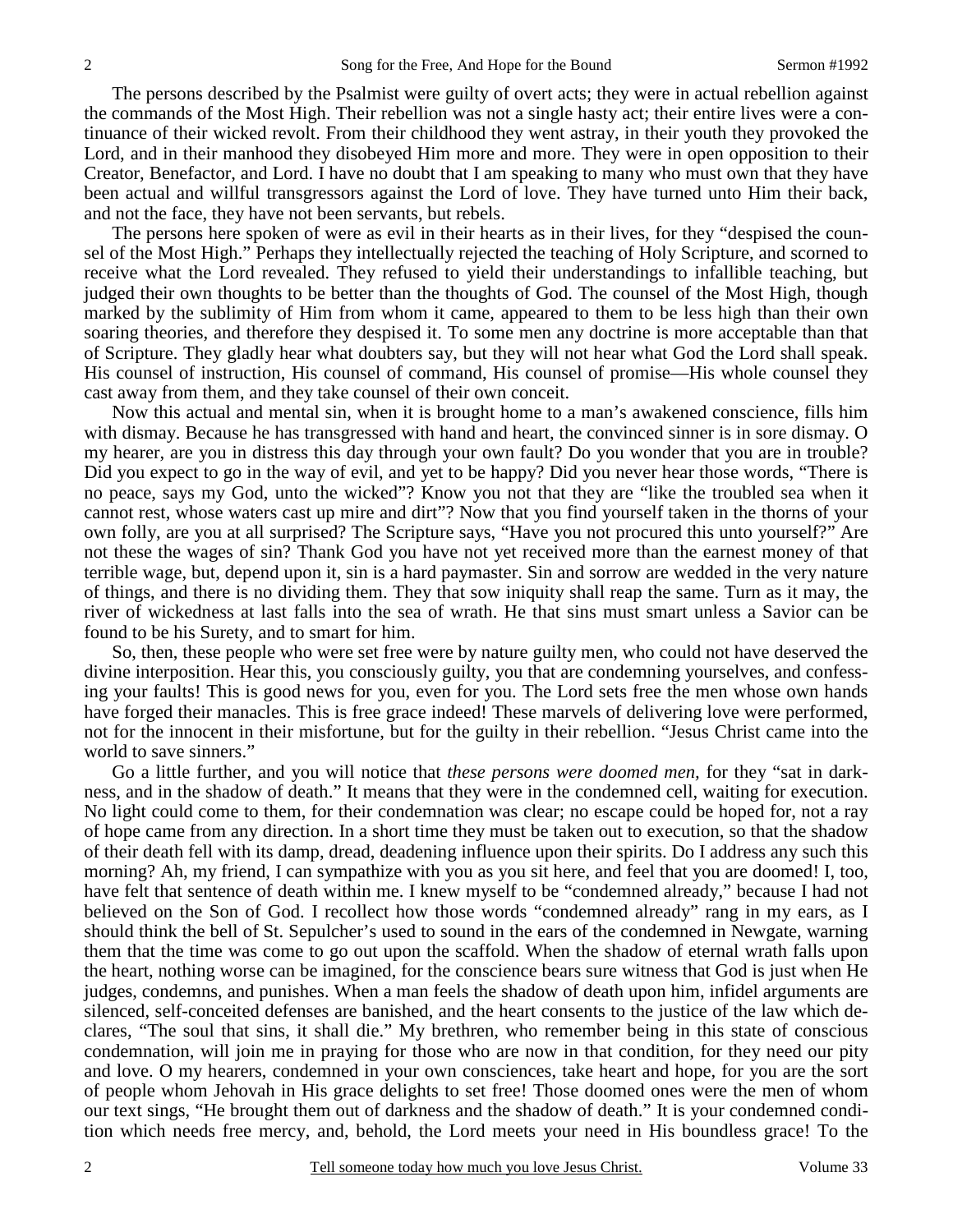doomed the Lord God in Christ Jesus will give free pardon this morning. I speak with great confidence, for my trust is in the God of love. The Lord is going to hear prayer for you, sinners. You shall be brought from under the black cloud which now threatens you with overwhelming tempest; you shall come forth from the condemned cell, not to execution, but to absolution. Blessed be the name of the Lord, He passes by transgression, and does it justly through the atonement of His Son!

 But next, *these persons were bound men,* for they "sat in darkness and in the shadow of death, being bound in affliction and iron." Their afflictions were like iron, hard and cold, and such they could not break from. The iron entered into their souls, the rust eroded the flesh, and poisoned the blood. They were bound in a double sense, affliction within, and iron without. It is a terrible thing when a man feels that he is lost, and that he cannot get away from destruction. An evil habit has got him within its iron grasp, and will not relax its hold. Even though he would, he cannot loosen himself from the thralldom of his sin. He has become a slave, and there is no escape for him. "O my God!" he cries, "what can I do?" The more he strains, the more the iron seems to hold him. His attempts to be free from evil only prove to him how much enslaved he is. What an awful compound is described in the text—"affliction and iron"! The bondage is mental and physical too. The enslaved spirit and the depraved flesh act and react upon each other, and hold the poor struggling creature as in an iron net. He cannot break off his sins; he cannot rise to a better life. I know that some of you who are here at this time are in this case. You long to be delivered, but you are unable to cut the cords which hold you. You are greatly troubled day after day, and cannot rest, and yet you get no further. You are striving to find peace, but peace does not come; you are laboring after emancipation from evil habits, but the habits hold you still! Friend thus bound, to you I have to tell the glad news that Jesus Christ has come on purpose that He might proclaim the opening of the prisons to them that are bound. "He has broken the gates of brass, and cut the bars of iron in sunder." God is able to liberate men from every bond of sin over which they mourn. Would you be free? He will open the door. There is no habit so inveterate, there is no passion so ferocious, but God can deliver you from it. If you will but trust in Jesus Christ, the Son of God, His grace is a hammer that can break your chains. Let Jesus say, "Loose him, and let him go," and not even devils can detain you. Christ's warrant runs over the whole universe, and, if He makes you free, you will be free indeed.

 To advance another step, *these persons were weary men,* for we read of them, "He brought down their heart with labor." This does not happen to all in the same degree, but to some of us this labor was exceedingly grinding and exhausting. Our hearts were lofty, and needed bringing down, and the Lord used means to do it. With some, temporal circumstances go wrong; where everything used to prosper, everything appears to be under a blight. From abundance they descend to want. Perhaps the health also begins to give way, and from being strong and hearty men they become sickly and feeble. How often this tames proud spirits! If it is not outward sorrow, it is within that they labor till their heart is brought low. They cannot rest, and yet they try all earthly remedies for ease, they go to the theater, they sport with frivolous companions, they laugh, they dance, they plunge into vice, but they cannot shake off the burden of their sin, it will not be removed. As the giraffe, when the lion has leaped upon him, bears his enemy upon his shoulders, and cannot dislodge him even though he rushes across the wilderness like the wind, so the sinner is being devoured by his sin while he madly labors to shake it off. While the unconverted seek to rest themselves, they do but increase their weariness. They labor, yes, labor as in the very fire, but it is labor in vain. In vain do they hasten to every religions service, and attend to every sacred ceremony. In vain do they try to mourn, how can they put feeling into a heart of stone? If they could, they would make their tears forever flow, and their prayers forever rise, but, to their horror, they accomplish nothing. The whip of the law sounds, and they must get to their tasks again, but the more they do, the more they are undone. Like one that, having fallen into a slough, sinks all the deeper into the mire through every struggle that he makes, so do they fall lower and lower by their efforts to rise. I understand those awful struggles of yours, so desperate and yet so unavailing. God is bringing down your heart with labor, but have you not had enough of this? Do you not remember that love word, "Come unto Me, all you that labor and are heavy-laden, and I will give you rest"? Sweet promise, will you not believe it, and avail yourselves of it? Will you not come to Jesus, and take the rest which He gives? How I wish you would come this very day! I beseech the Holy Spirit to turn you to Jesus. The Lord has come forth with power to draw you, and to bring you away from your weariness unto the sweet rest which remains for the people of God. Poor doves, fly no further; return to your Noah! These of whom we speak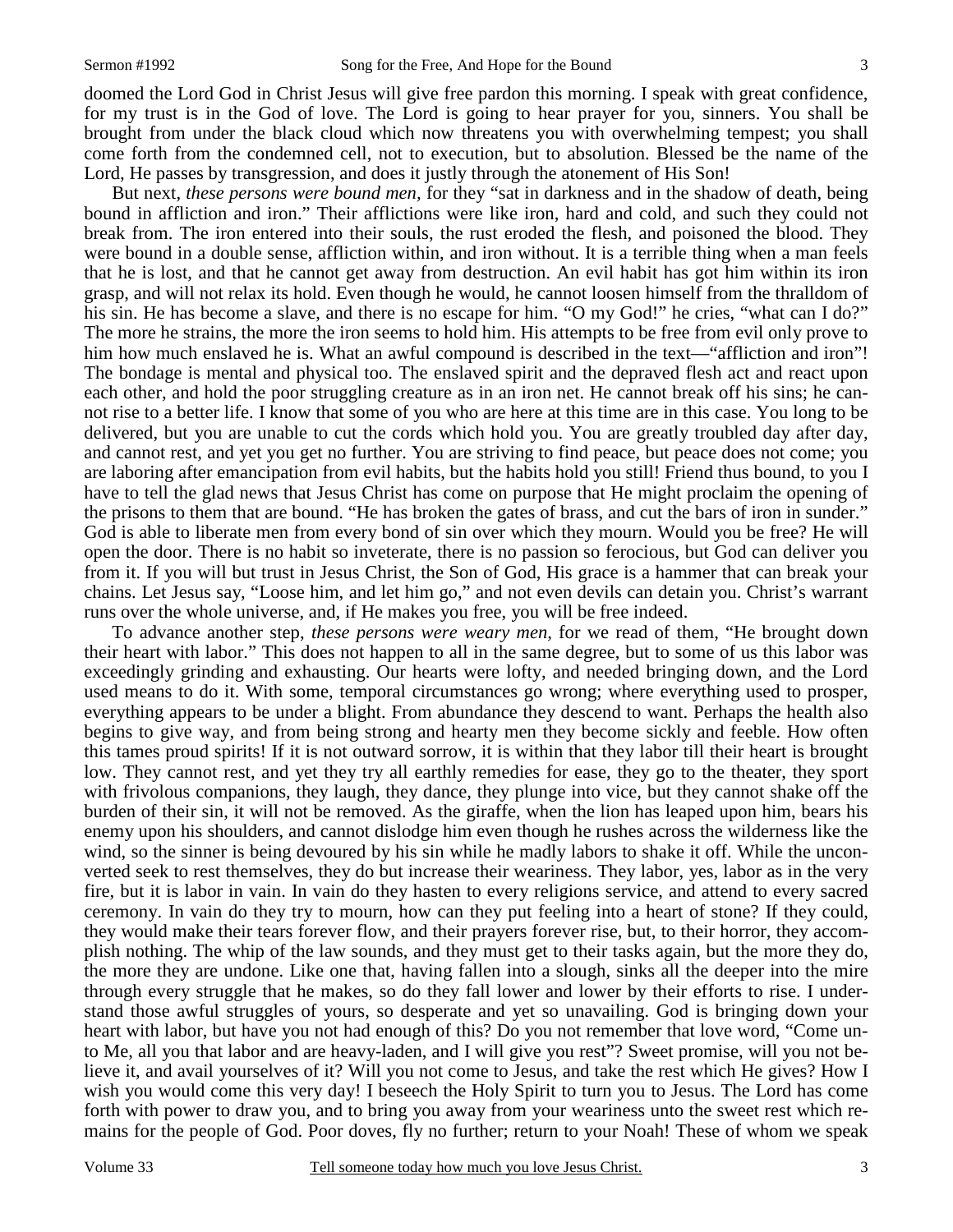at this time were as weary men as ever *you* can be, but Jesus gave them rest, why should He not give rest to *you?* Though bad, and banned, and bound, and burdened, there is yet hope, for the Lord can set you free.

 Again, *these persons were downcast men—*"they fell down, and there was none to help." "We cannot go on any longer," they said, "it is useless to exert ourselves. We cannot escape God's wrath, and yet we cannot bear it. We are at our wits' end. There is no use in our trying to be better. We must give it up in despair." "They fell down," this shows that they were quite spent. The captive has been grinding at the mill till he cannot go another round, even the lash cannot make him take another step—he falls in faintness, as though life had gone. So have we known men forced to acknowledge that they are "without strength." This was always true, but they did not always feel it. Now they have come to this, that if heaven could be had for one more effort, and hell escaped for one more good work, yet they could not do it. They fall down, and there they lay, a heap of helplessness, dead in trespasses and sins. Where is now the boasted power of their free will? Now it is to you who have fallen down, even to you, that the word of this salvation is sent. The Lord Jesus delights to lift up those that lie at His feet. He is a great over-turner, "He has put down the mighty from their seats, and exalted them of low degree." He that flies aloft on the eagle's wings of pride shall be brought low by the shafts of vengeance, but he that humbles himself to the dust shall be lifted up. He that has fallen down, and lies in the dust at the feet of Jesus, lies on the doorstep of eternal life. The Lord will give power to the weak, and increase strength to those who have no might. I rejoice when I hear any one of you own to his weakness, since the Lord Jesus will now show forth His power in you.

 In fact, *these persons were helpless men,* "They fell down and there was none to help." What a word that is—"None to help"! The proverb says, "God helps those who help themselves." There is a sort of truth in it, but I venture to cover it with a far greater truth, "God helps those that cannot help themselves." When there is none to help you, then God will help you. "There was none to help"—no priest, no minister, not even a praying wife, or a praying mother, could now do anything; the man felt that human helpers were of no avail. His bed was shorter than that he should stretch himself upon it, and his covering was narrower than that he should wrap himself up in it. Now he saw that there was no balm in Gilead, there was no physician there, and he looked to a higher place than Gilead for balm and medicine. The balm for such a wound as his must come from heaven, for on earth there was "none to help." This is a fitting epitaph to be placed over the grave of self-righteousness. This also is the death-knell of priest craft, birthright membership, and sacramentarianism. The conscience sees that there is "none to help." Is this your case? Then you are the men in whom God will work the marvels of His grace, and bring you out where you shall walk in light and peace.

 There was only one good point about these people—*they did at last take to praying,* "Then they cried unto the Lord in their trouble." It was not much of a prayer to hear, it was too shrill to be musical; it was too painful to be pleasant. "They cried," like one in sore anguish; they cried, like a child that has lost its mother; "they cried," like some poor wounded animal in great pain. Do you tell me that you cry, but that your cry is a very poor one? I know it, and I am glad to hear you say so, for the less you think of your cry the more God will think of it. Do you value yourself according to your prayers? Then your prayers have no value in them. When you think that your prayers are only broken words, and hideous moans, and wretched desires, then you begin to form a right estimate of them, and thus you are on true ground, where the Lord of truth can meet you. "They cried." Was it any credit to them to cry? Why, no, it was what they were forced to do! They would not have cried to the Lord even then if they could have done anything else. They cried when their hearts had been brought so low that they fell down. It is a good fall when a man falls on his knees. O my dear hearer, whatever else you do, or do not do, are you crying to God in secret for His grace? Then, as surely as the Lord lives, you shall come out into liberty. A praying man shall never be sent to perdition. There is that about prayer which makes it a token for good, a pledge of blessings on the road, a door of hope in dark hours. Where is the man that cries? Where is the man that prays? That is the man of whom it shall be said, and of others like him, "The Lord brought them out of darkness and the shadow of death, and broke their bands in sunder."

 May the Lord bless the description which I have given, so that some of you may see yourselves as in a mirror, and be encouraged to hope that the Lord will save you as He has saved others like you! If you do see yourself in the text, take home the comfort of it, and make use of it. Do not look at it, and say,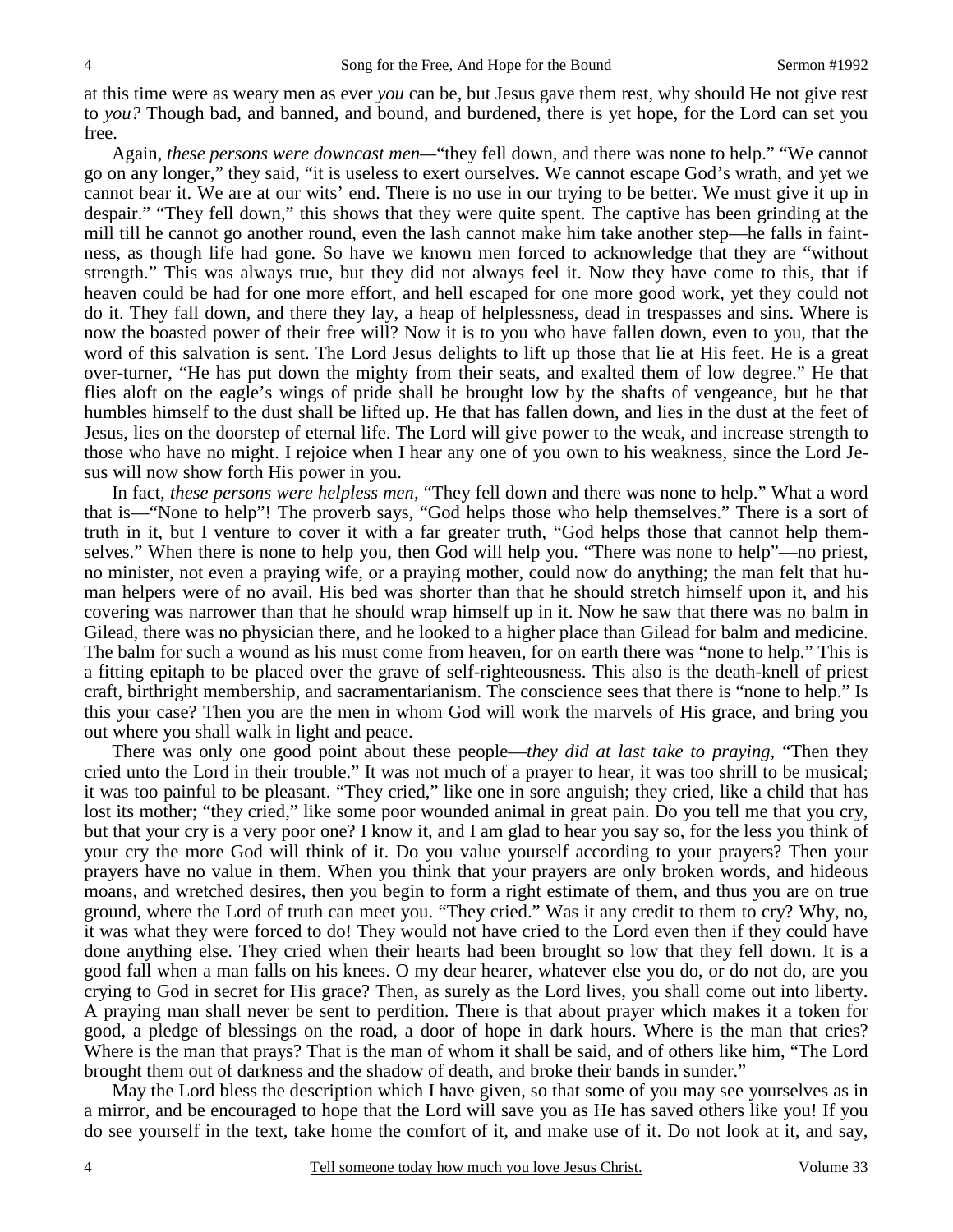"This belongs to somebody else." You bondaged brother, you self-despairing sinner, you are the man for whom Christ went up to the cross! If you saw a letter directed to yourself, would you not open it? I should think so. The other day a poor woman had a little help sent to her, by a friend, in a letter. She was in great distress, and she went to that very friend begging for a few shillings. "Why," said the other, "I sent you money yesterday, by an order in a letter!" "Dear, dear!" said the poor woman, "that must be the letter which I put behind the mirror!" Just so, and there are lots of people who put God's letters behind the mirror, and fail to make use of the promise which is meant for them. Come, all you that labor and are heavy-laden, come and taste my Master's love, yes, take of it freely, and be filled with heavenly rest!

**II.** Secondly, may God's Spirit go with us while we answer the question; HOW HAS THIS DELIV-ERANCE BEEN WORKED? You that have been set free should tell how you were emancipated. Let me tell my story first. It was the best news I ever heard when it was told me that Jesus died in my stead. I sat down in my misery, hopeless of salvation, ready to perish, till they told me that there was One who loved me, and for love of me was content to yield His life for my deliverance. Wonder of wonders, He had actually borne the death penalty for me! They said that the Lord of glory had become man to save men, and that if I trusted Him I might know assuredly that He had suffered in my stead, and so had blotted out my sins. I marveled much as I heard this, but I felt that no one could have invented news so strange. It surpassed all fiction that the offended God should Himself take my nature, and in the person of the Lord Jesus Christ should pay my debts, and suffer for my sins, and put those sins away. I heard the blessed tidings—there was some comfort even in hearing it—but I believed it, and clutched at it as for life. Then did I begin to live. I believe that truth today; all my hope lies there. If any of you wonder that I show fight for the substitutionary sacrifice of Christ, you may cease to wonder. Would not any one of you stand up for his wife and children? This truth is more to me than wife and children, it is everything to me. I am a damned man to all eternity if Christ did not die for me. I will put it no more softly than that. If my Redeemer had not borne my sins in His own body on the tree, then I shall have to bear them in my own body in the place of endless misery. I have no shade of a hope anywhere but in the sacrifice of Jesus; I cannot, therefore, give up this truth; I had sooner give up my life. I heard that the Son of God had suffered in my stead that I might go free; I believed it, and I said to myself, "Then I have no business to be sitting here in darkness and in the shadow of death." I shook myself from my lethargy, I arose, and went out of my prison, and as I moved to go out, a light shone round about me, and my fetters fell clanking to the ground. What glorious musical instruments they were! The very things that had galled me so long now brought me joy. I found that the iron gate, which I thought could never be unlocked, opened to me of its own accord. I could not believe that it was true; it seemed too wonderful; I thought I must be dreaming. I very soon knew of a surety that it was I myself. The cold night air blew down the street of my daily care, and I said, "Oh, yes, I am still on earth, and it is true, and I am free from despair, and delivered from the curse!" This is how I came out to liberty; I believed in Jesus my Redeemer. Today, my dear brothers and sisters here, hundreds of them, would each one tell the story in a different way, but it would come to the same thing.

 Follow me while we go a little into Scriptural detail, and learn from David how the Lord sets free the captives.

 First, our deliverance was worked *by the Lord Himself*. Listen, "HE brought them out of darkness." Write that "HE" in capital letters, Mr. Printer. Have you in the house any especially large letters? If so, set up that word in the most prominent type you have—"HE brought them out of darkness." Read also the sixteenth verse—"HE has broken the gates of brass." Did the Lord send an angel to liberate us? No, HE came Himself in the person of His dear Son. When the Lord Jesus Christ had paid our enormous debt, did He leave us to accept our quittance entirely of our own free will, apart from His grace? Ah, no! The Holy Spirit came, and made us willing in the day of His power! "HE," "HE," "HE" worked all the work *for* us, and all our works *in* us. "HE brought them out of darkness and the shadow of death." "Oh that men would praise the Lord, for HE has broken the gates of brass." It is the Lord's doing, it is marvelous in our eyes. There is no salvation worth the having which has not the hand of the Godhead in it. It needs Father, Son, and Holy Spirit to save a soul. None but the Trinity can deliver a captive soul from the chains of sin and death and hell. Jehovah Himself saves us.

 Next, *the Lord did it alone—*"He has broken the gates of brass." Nobody else was there to aid in liberating the prisoner. When our Lord Jesus trod the winepress, He was alone. When the Spirit of God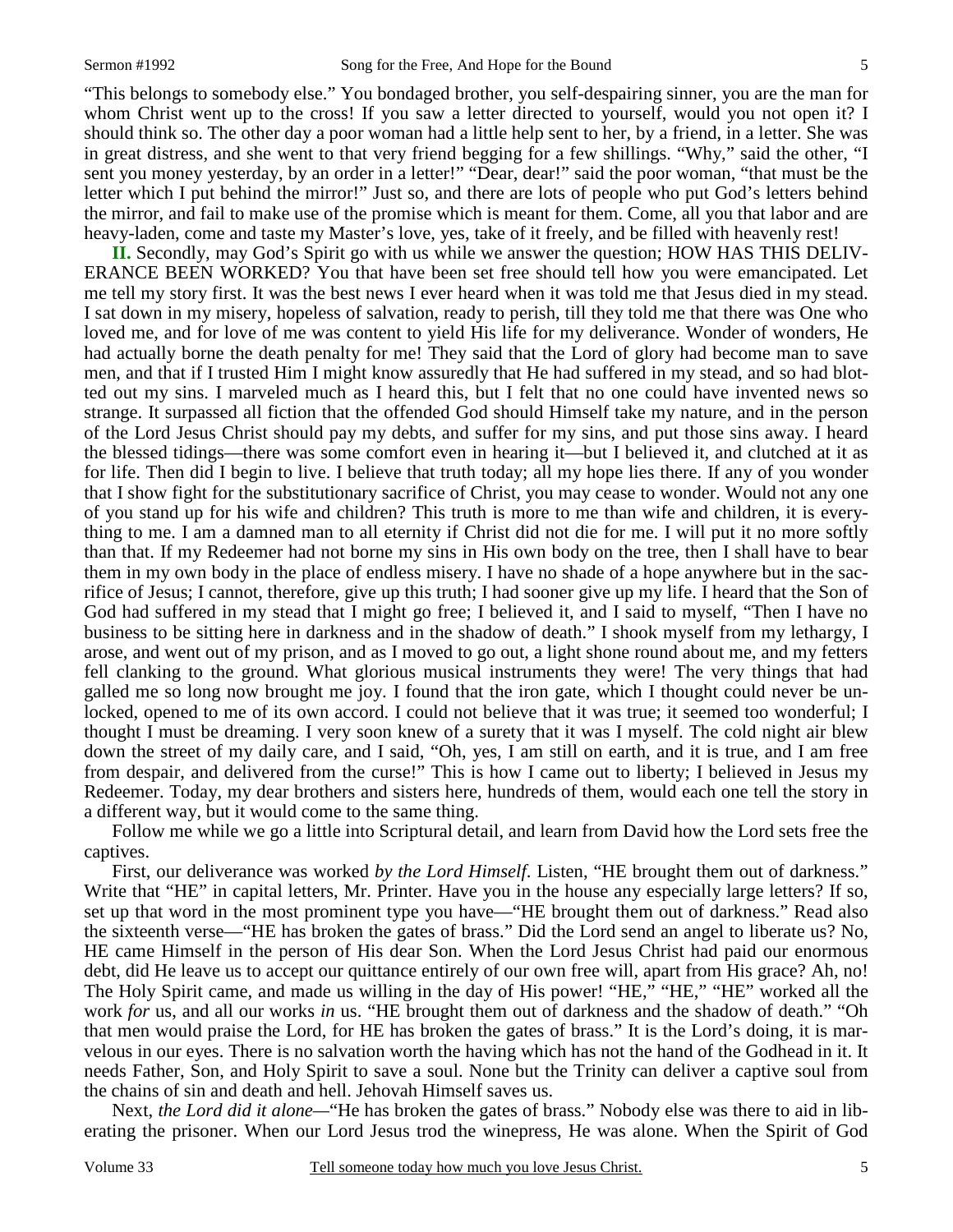came to work in us eternal life, He worked alone. Instruments are condescendingly used to convey the word of life, but the life of the word is wholly of God. As to the divine Father, is it not true of "His own will begat He us by the word of truth"? He is the Author of our spiritual life, and He alone. None can share the work of our salvation with Him, and none can divide the glory. Ho, you that are captives, are you looking for some man to help you? Remember, I pray you, that there is "none to help." "Salvation is of the Lord." Remember that verse, "Look unto Me, and be you saved, all the ends of the earth: for I am God, and there is none else," that is to say, there is no one else in the work of salvation except God. O soul, if you have to do with Christ Jesus, you must have Him at the beginning, you must have Him in the middle, you must have Him in the end, and you must have Him to fill up every nook and corner from the first to the last. He *alone* has done it.

 Note, too, that what He did was done *by the Lord's own goodness,* for the Psalmist says, "Oh that men would praise the Lord for His goodness!" His goodness took the form of mercy, as it is said in the first verse of this psalm, "O give thanks unto the Lord, for He is good: for His mercy endures forever!" It must have been mercy, because those whom it blessed were as undeserving as they were miserable. They were guilty, guilty in action, and guilty in thought; they had rebelled against the words of God, and despised the counsel of the Most High, yet He came, and set them free. You and I are always wanting to know before we give alms to beggars, "Are they deserving people?" God gives the alms of His grace only to the undeserving. We respond to those who have a claim upon us; God remembers those who have no claim whatever upon Him. "Ah," says one, "but the people cried!" I know they did, but they did not even do that till He first of all brought down their heart with labor. Prayer is a gift from God as well as an appeal to God. Even prayer for mercy is not a cause, but a result. Grace is at the back of prayer, and at the base of prayer. These prisoners would not have prayed if God had not worked upon them, and driven and drawn them to pray.—

> "*No sinner can be Beforehand with Thee; Your grace is most sovereign, Most rich, and most free."*

So it has been with others, and therefore have I hope that it will be so with you, my beloved hearers. In the greatness of His goodness I trust my Lord will come and save you. It is not *your* goodness, but *His* goodness, which is the cause of hope, not your merit, but His mercy is His motive for blessing you. How greatly do I rejoice to remember that the Lord delights in mercy! It is His joy to pardon sin, and pass by the transgressions of the remnant of His people.

 Note, once again, that while we are describing this great deliverance, we cannot help seeing that *the Lord effected it most completely*. What did He do? Did He bring them out of darkness? That was to give them *light*. Yes, but a man that is chained is only a little better off for getting light, for then he can see his chains all the more. Notice what follows—"and out of the shadow of death," so the Lord gave them *life* as well as light. That "shadow of death" is gone, it can no longer brood over their darkened spirits. Yes, but when a man has light and life, if he is still in bondage, his life may make him feel his bondage the more vividly, and his light may make him long the more for liberty. But it is added, "and he broke their bands in sunder," which means *liberty*. The Lord gave light, life, and liberty—these three things. God does nothing by halves. He does not begin to save, and then say, "I have done enough for you. I must stop midway." Dear heart, if the Lord comes to your prison, He will not merely light a lamp in your dungeon, though that were something; He will not merely revive your spirit, and give you more life, though that were something, but He will break your chains, and bring you out into the liberty with which Christ makes men free. He will finish His emancipating work. Do it, Lord; do it now! Help men to believe in Jesus at this moment!

 There is one more point which I want you to notice very carefully. When the Lord does this, *he does this everlastingly*. He "broke their bands in sunder." When a man was set free from prison in the old times when they used iron chains, the blacksmith came, and took the chains off, and then they were hung up on the walls. Have you never been in ancient prisons, and seen the fetters and manacles hanging up ready for use; yes, for use upon those who have already worn such jewelry before, if they should come that way again? This is not the case here, for He "broke their bands in sunder." Note this right well, O child of God, you were once shut up as with gates of brass, and bars of iron, and the devil thinks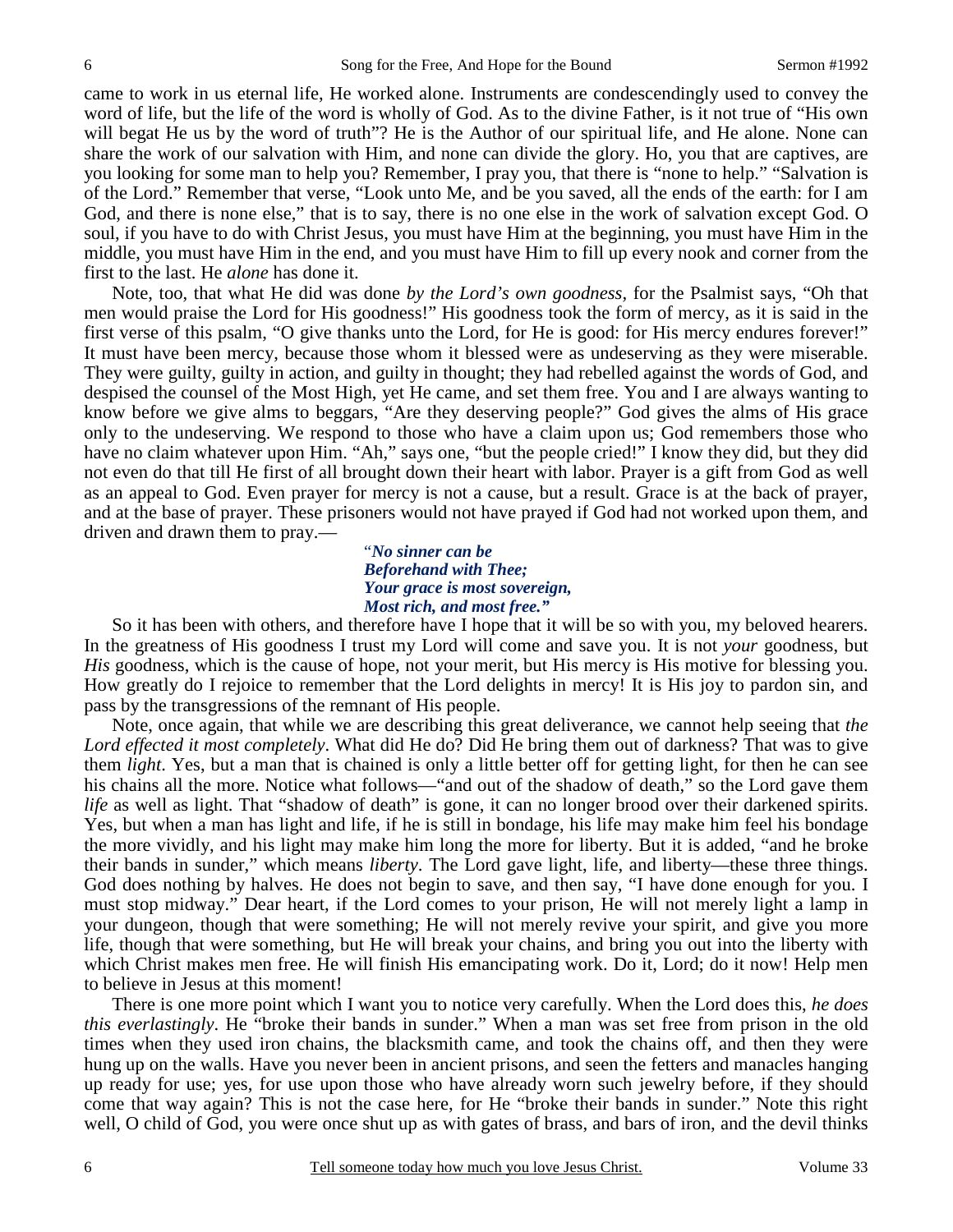that one of these days he will get you behind those gates again! But he never will, for the Lord "has broken the gates of brass." All the powers of darkness cannot shut us up with broken gates! Satan thinks he will imprison us again, but the bars of iron are cut in sunder. The means of our captivity are no longer available. My mind carries me to a certain scene, and my eyes almost behold it. Behold Samson, the hero of Israel, shut in within the walls of Gaza. The Philistines boast, "Now will he be our captive." He slept till midnight, and then he arose. He found that he was shut up within the city, and so he went to the gate. That gate was barred and locked, but what difference does it make? Israel's champion bowed his great shoulders down to the gate, he took hold of both the posts, gave a tremendous heave, and in an instant tore up the whole construction from the earth in which it had been firmly placed. "He lifted the doors of the gate of the city, and the two posts, and went away with them, and put them upon his shoulders, and carried them up to the top of a hill that is before Hebron." See in this thing a symbol of what our Lord Jesus Christ did when He arose from the dead. He carried away all that which held us captive—posts, and bar, and all. "He led captivity captive."

 When our Lord had led us forth from our prison, He said to Himself, "They shall never be shut up again, for now I will make sure work of it," and therefore He broke the gates of brass, and cut the bars of iron in sunder. How then can any child of God be shut up within the Gaza of sin again? How shall we be condemned when the Lord has put away our sin forever? No, the liberty received is everlasting liberty; we shall not see bondage any more. Oh, dear souls, I do want you to lay hold on this! You doomed and guilty men, you downcast and wearied men, there is everlasting salvation for you; not that which will save you today, and will let you go back to your bondage tomorrow, but that which will make you the Lord's free men forever! If you believe that Jesus is the Christ, if you believe in Him to save you, you shall be saved. It is not said half-saved, but *saved*. "He that believes and is baptized shall be saved." That cannot admit that we should go to hell. Jesus says, "I give unto My sheep eternal life; and they shall never perish, neither shall any man pluck them out of My hand." "He has broken the gates of brass, and cut the bars of iron in sunder." Lord, help some poor souls to sing this song today, and receive at this moment everlasting salvation!

**III.** I close with a practical question; WHAT IS TO BE DONE ABOUT THIS? If such people as we have described have been brought into liberty, what is to be done about it? I do not want to tell you what to do; I would have you do it by instinct. Gladly would I, like Miriam, take a timbrel, and go first, and bid all the sons and daughters of Israel follow me in this song, "Sing unto the Lord, for He has triumphed gloriously. He has brought out His captives, and set His people free." It naturally suggests itself to the liberated spirit to magnify the Lord. So the Psalmist put it, "Oh that men would praise the Lord for His goodness!"

 First, then, if the Lord has set any of you free—*record it*. See how David wrote it down. Write it in your diary; write it so that friends may read it. Say, "The Lord has done great things for us."

 When you have recorded it, then *praise God*. Praise God with all your heart. Praise God, every one of you. Praise God every day. When you have praised God yourselves, then, entreat others to join with you. The oratorio of God's praise needs a full choir. I remember, years ago, a bill connected with a religious service of a very pretentious character, and on this bill it promised that the Hallelujah Chorus should be sung before the sermon. The friend who led the singing for me at that time came in to me, and asked if I could spare him. "See here," he said, "a person has come from the service which has been advertised to say that they have nobody to sing the Hallelujah Chorus. The minister wants me to go down and do it." I answered, "Yes, by all means go. If you can sing the Hallelujah Chorus alone, don't throw yourself away on me." Then we smiled, and at last broke out into a laugh; it was too much for our gravity. Surely for a man to think that he can sufficiently praise God alone is much like attempting to sing the Hallelujah Chorus as a solo. The Psalmist therefore utters that great "Oh!" "Oh that men would praise the Lord!" I do not think he said "men," for the word "men" is in italics; the translators are accountable for it. He means, "Oh that angels, oh that cherubim and seraphim would praise the Lord! Oh, that all creatures that have breath would praise the Lord for His goodness!" Even that would not be enough, but let the mountains and the hills break forth before Him into singing, and let all the trees of the forest clap their hands. Let the sea roar and the fullness thereof, the world and they that dwell therein. With a great "Oh!" with a mighty sigh over the holy business, which was far too great for himself, David felt moved to call upon all others to praise the Lord.